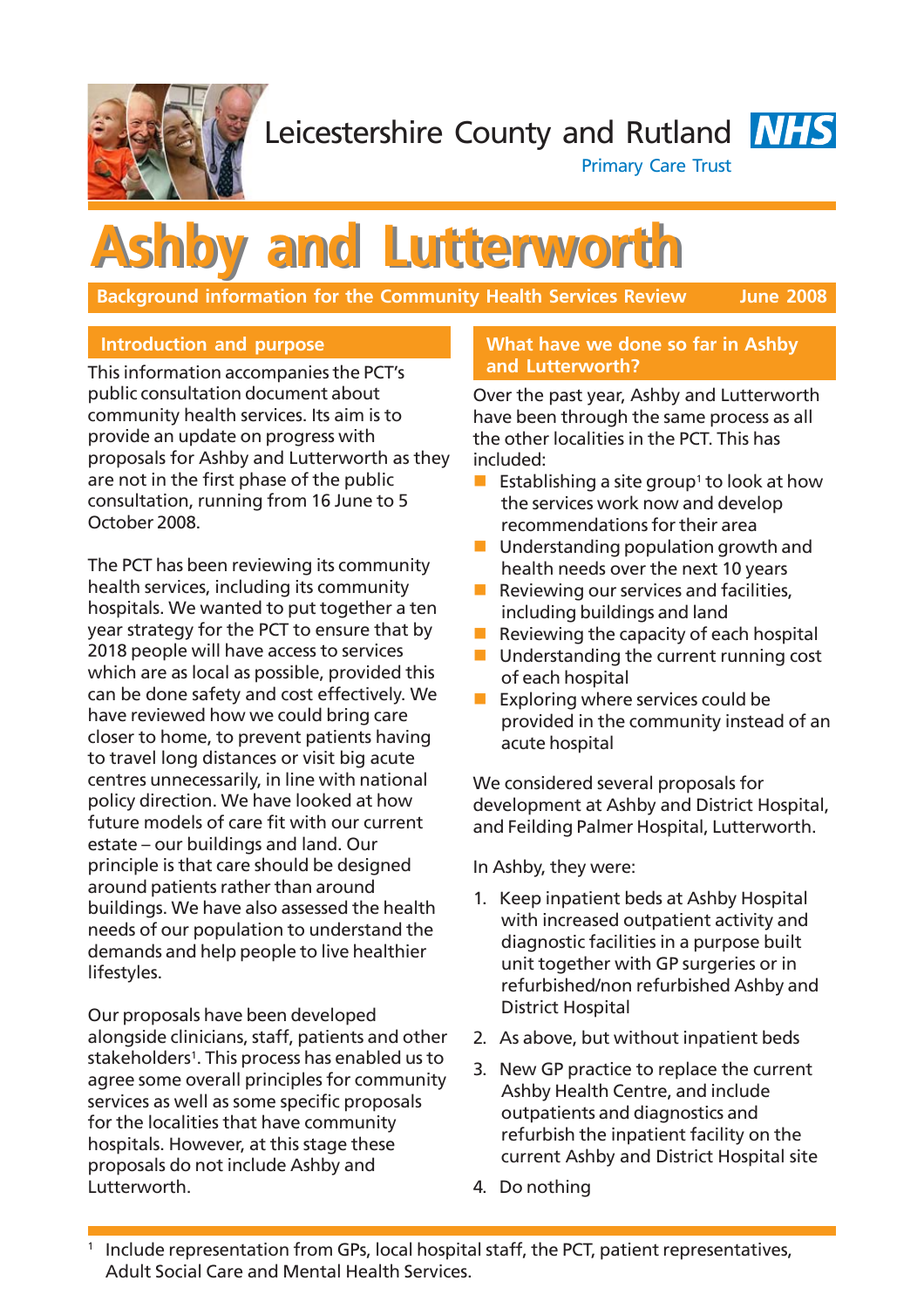In Lutterworth, at Feilding Palmer Hospital, they were:

- 1. Increase outpatients in refurbished building
- 2. Keep front of building with complete new building behind, including all services (including inpatients at current bed numbers) but without a minor iniuries unit
- 3. Keep front of building with complete new building behind, including all services, with no inpatient beds and no minor injuries unit, but increased provision for services such as diagnostics
- 4. Dispose of site and extend the services within the neighbouring medical centre
- 5. Do nothing

However, in March 2008, we decided with local clinicians that in these two places we needed a longer period of time to understand some of the issues the review raised. It was therefore agreed that Ashby and Lutterworth should not form part of the first phase of consultation. Instead, we will continue to look at possibilities for future care in these areas and then develop proposals for consultation. During this time we will work with local clinicians, patients and other local bodies.

## **What are we going to do and who will be involved?**

In Ashby and Lutterworth we will be 'piloting' an alternative model of health and social care. We will do this alongside the current services, which include care by district nurses or intermediate care teams, or care in community hospitals.

We will work very closely with local GPs, clinicians, patients and carers and our health and social care partners to develop and test out new ways of providing services that could be an alternative to community hospital beds. Whatever we put in place will be rigorously tested with academics.

In addition, in Ashby, we will continue to explore the options available for land on which to develop a new primary care centre to replace the current Ashby Health Centre**.**

# **Why are we doing this in Ashby and Lutterworth?**

The review of community health services identified some key issues related to Ashby and Lutterworth that require some further work. Although there are some variances between the two localities, the key issues are broadly:

- **Estate (buildings and land)** Both of these hospitals are very old and will not continue to be fit for delivering health care services in the 21st century. Specifically:
	- **Ashby and District Hospital** our estates review concluded that the initial proposals we looked at presented difficulties. The amount of proposed activity was too much for the current site, due to land and planning restrictions, and the income for this activity would not cover running costs. If there was redevelopment, the financial loss would be even greater, because of increased overheads, and there would be considerable upheaval whilst development was going on.
	- **Feilding Palmer Hospital** our estates review concluded that the proposals considered for this site are possible, although planning permission would need to be achieved and there would be considerable upheaval whilst development was going on. Feilding Palmer Hospital currently breaks even financially. However, if the site is redeveloped it would make a significant deficit because of increased overheads. In addition, GPs in nearby localities have said they may not sent patients to Feilding Palmer.
- **Models of care** we need to ensure that services are planned around individual patient needs, not around the buildings that we currently have. Local doctors and other clinicians are willing to test out new models of care to achieve this.
- **Service quality –** we need to ensure that our services are safe and effective, and that safety and quality are not impeded by the environment in which care is provided. We also need to keep pace with advances in technology.